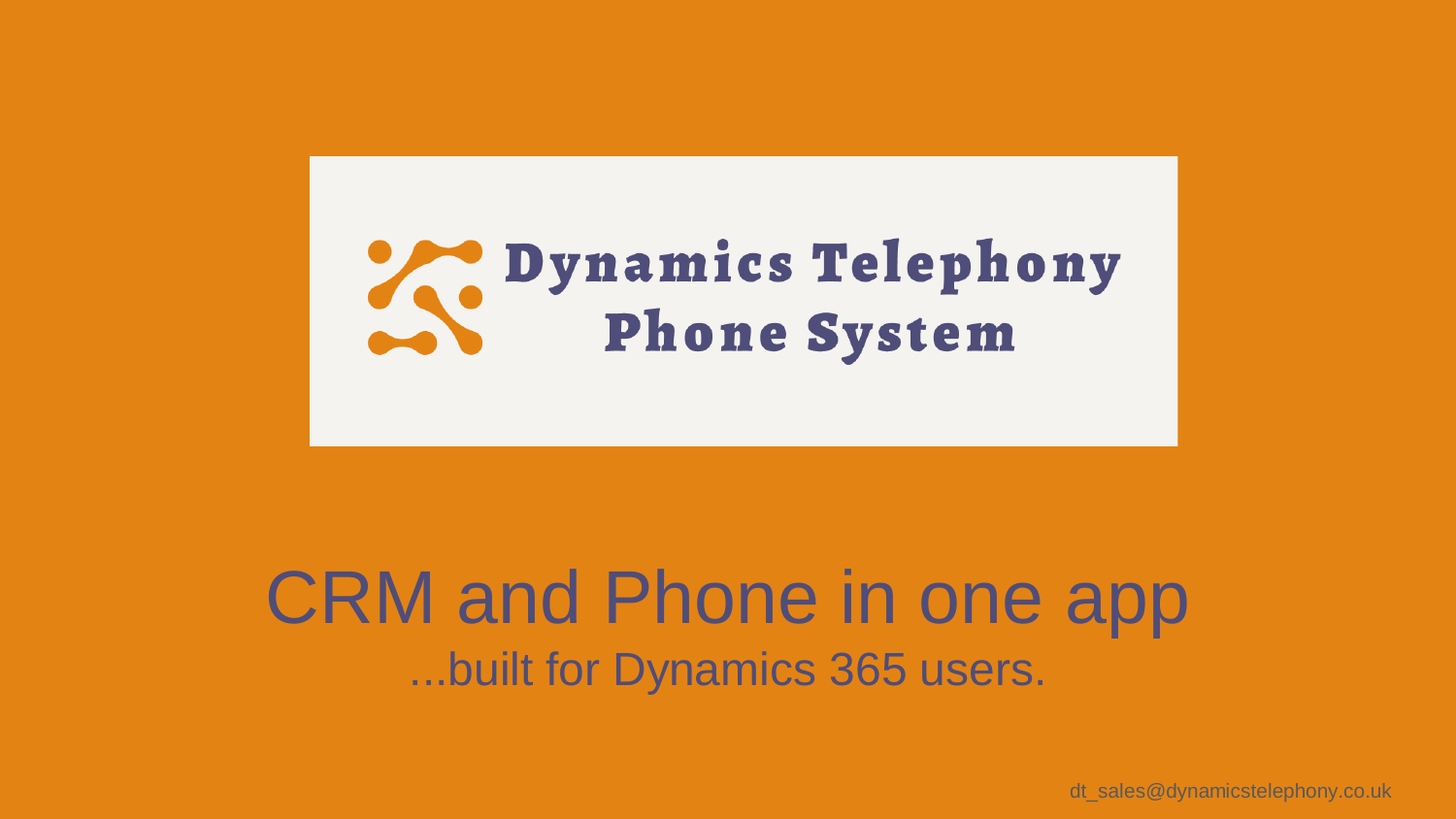# Why Dynamics Telephony PHONE SYSYEM ?

#### **Ultimate innovation and flexibility when CRM is part of the phone system, from one vendor**

- CRM data enables innovative phone call routing and reporting.
- Single vendor delivering CRM and PHONE SYSTEM
	- No integration required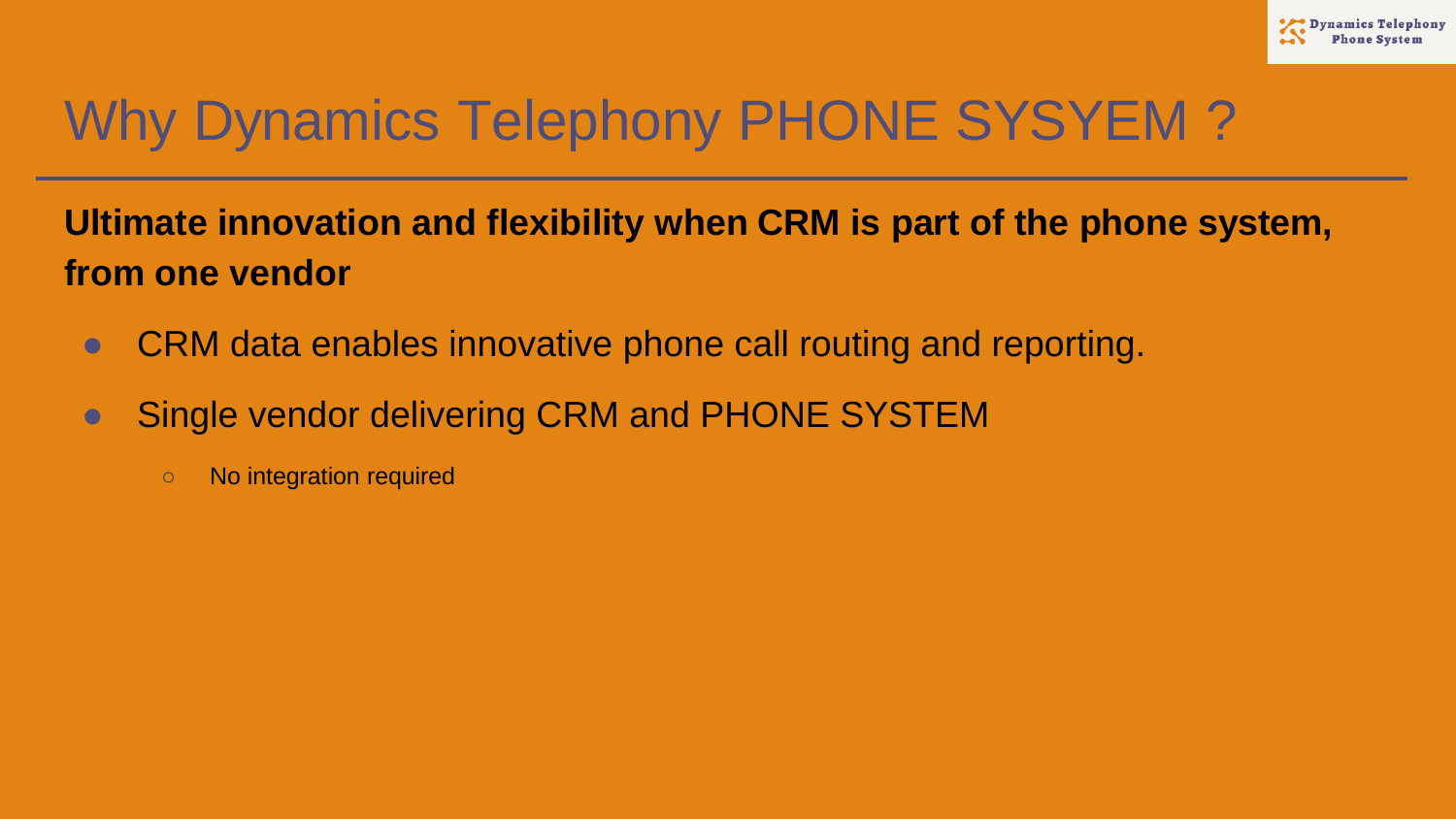# Call Recording

#### **Record inbound and outbound calls with flexible options**

Controls in DT Client: Pause / Resume.

#### **Options**

- Suppress recording warning announcements
- Storage on your server for security or cost management.
- Recording link in CRM phonecall record - no more searching for recordings
- Transcript in CRM
- Send recording to Dynamics 365 Sales Insights via Azure storage
	- get transcript, recording link and analytics in CRM

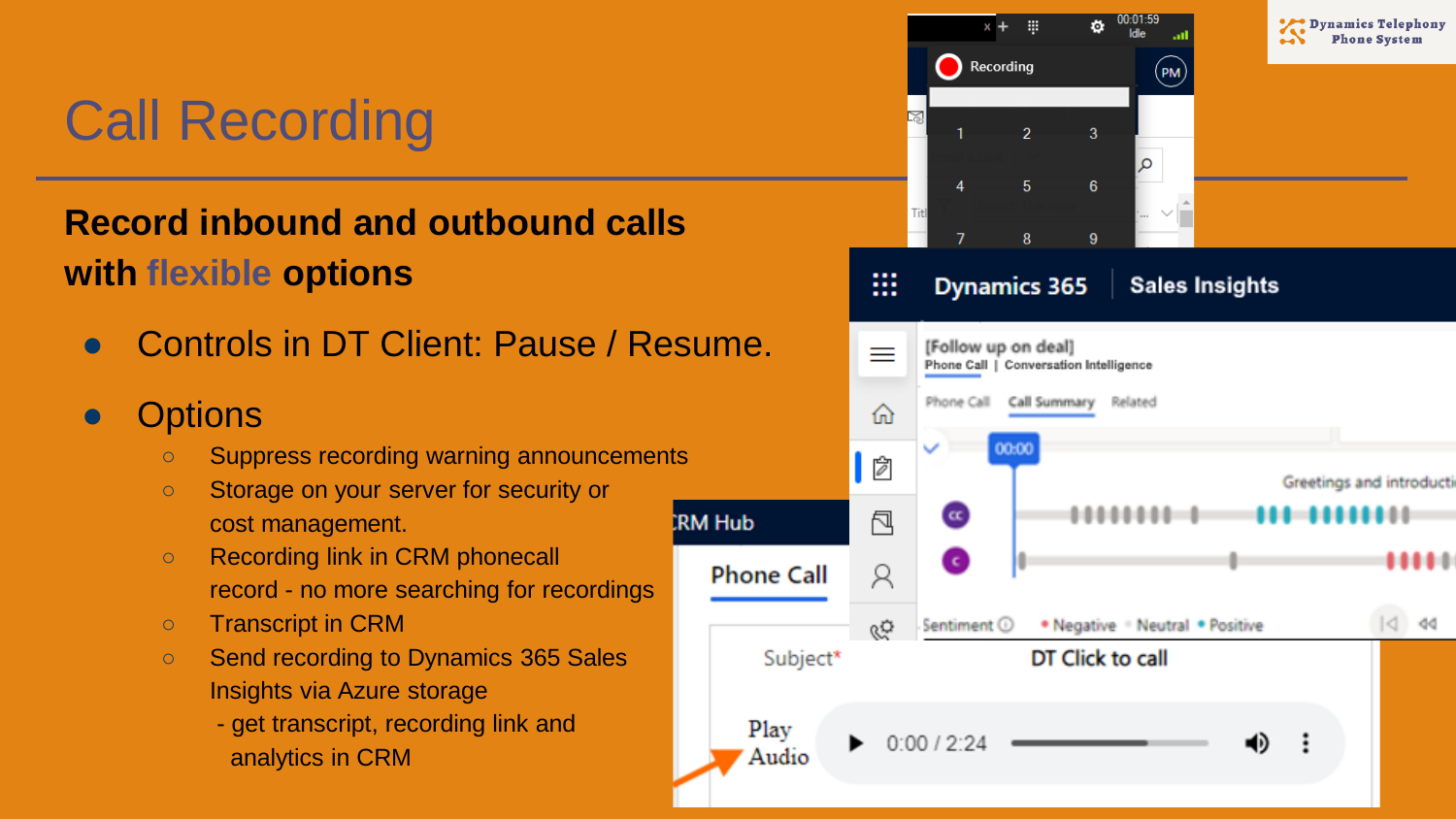# Voice Drop

#### **Save time and always leave a bright-sounding accurate message**

#### ● Play pre-recorded message into customer's voicemail

- Available on the Outcomes list
- Can also schedule a retry
- Definable per queue
- Definable per agent if you have personal queues
- Define as many as you need
- Use your phone to record or listen to the message

#### One-click:

- Play the voice-drop message,
- $\circ$  Log the call in CRM,
- Save current CRM form,
- $\circ$  Set up a callback for tomorrow as a CRM phonecall with due date,
- Hang up the call and present the next one.

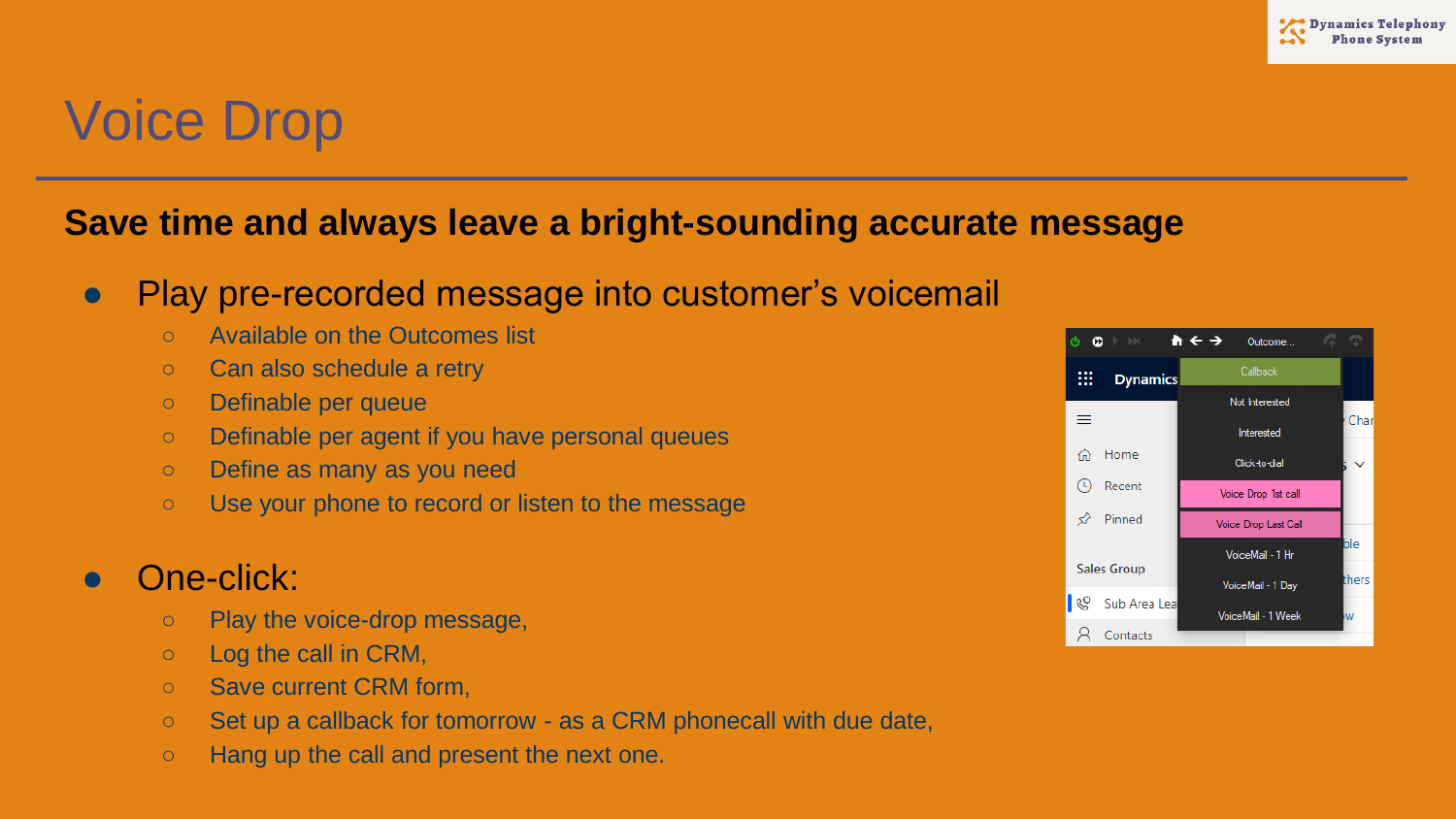#### Dynamics Telephony

## Flexible Calling Number

#### **Customers answer more if the call is from a local number.**

- Define a Calling Number per user (extension)
- Auto-select a calling number per call based on CRM field in the dialed record
	- E.g. campaign name, record owner, or area
	- You can also set a default that is used for all other calls
- Inbound calls to the number can be to a different phone system.
	- Keep your current inbound phone system during the transition.

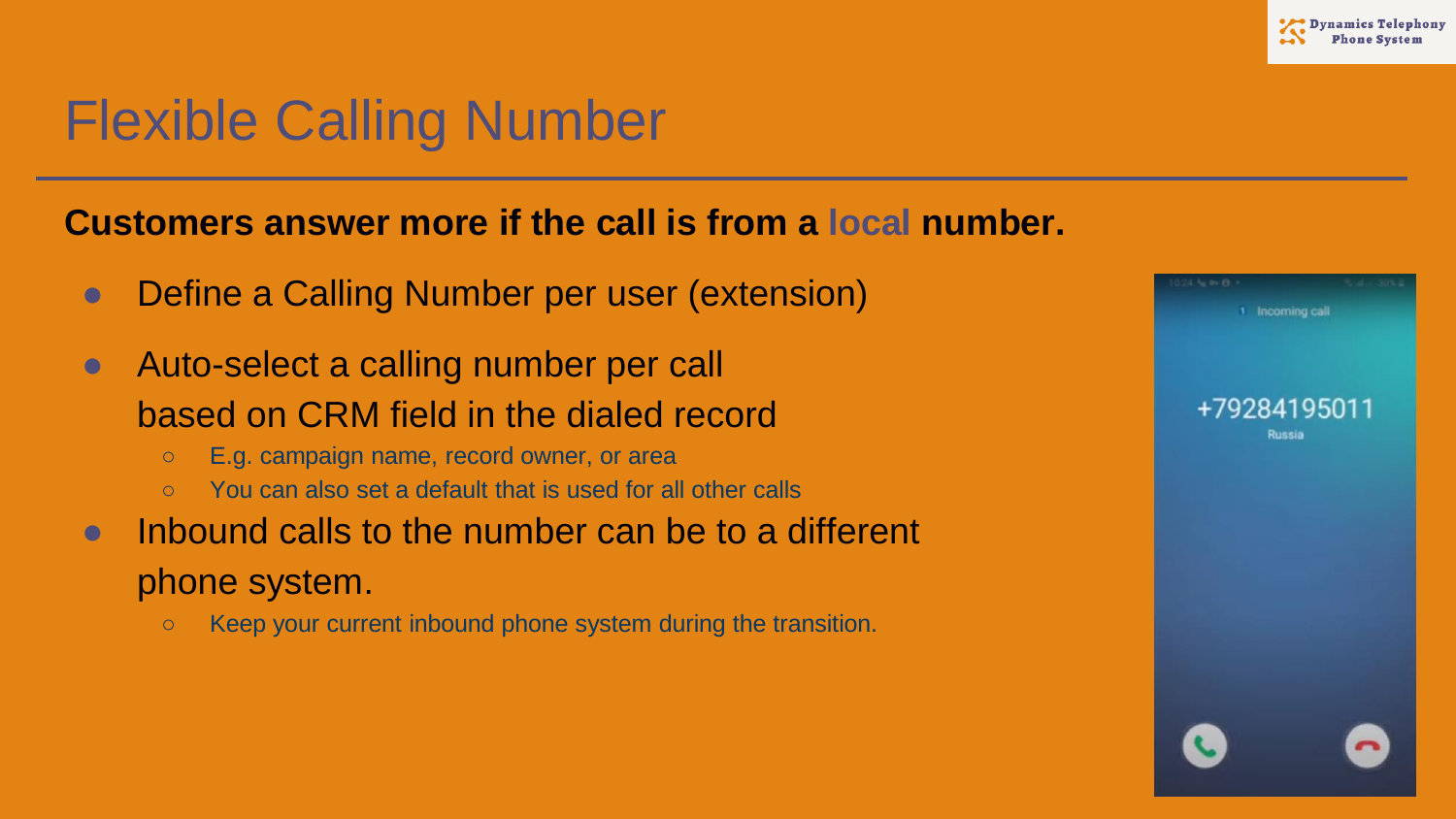#### **Dynamics Telephony**

### Multi-Brand Features

#### **When your users handle calls for multiple brands...**

- Pop the brand name and icon with the incoming call
	- User always knows which brand to represent
- Only search for the caller in the correct brand
	- Maintain brand integrity
- Dial customers and display the correct number for the brand
	- In case the customer calls you back

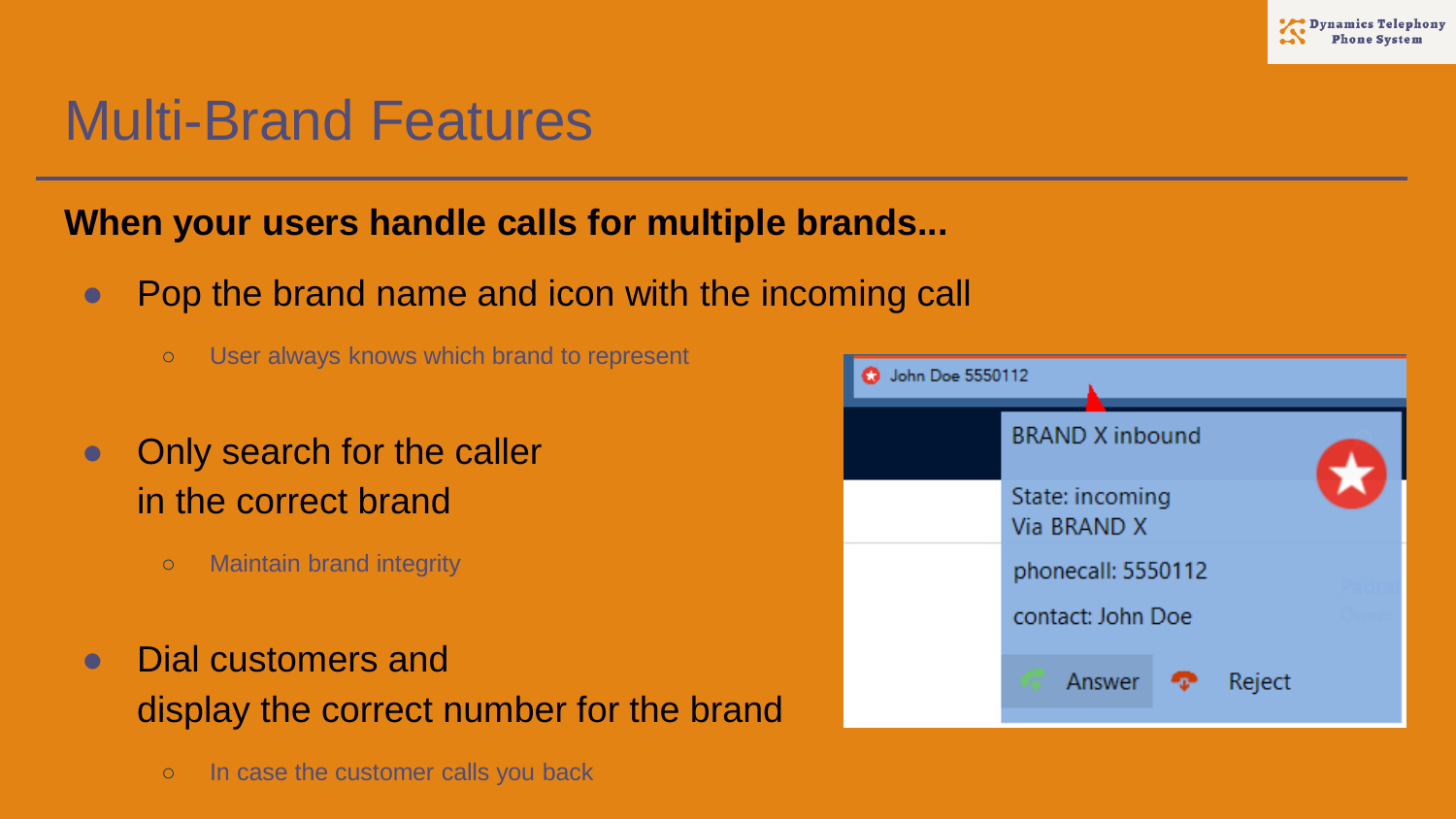# Route & Prioritise caller using CRM data

#### **Before the caller joins the queue, CRM data helps route the call**

- Put the caller to the top of the queue if they are more valuable
- Put them to the back of the queue if they are low value
- Route callers straight to their CRM record owner

| <b>USER INFORMATION</b> |               |  |  |
|-------------------------|---------------|--|--|
| <b>User Category</b>    | --Select--    |  |  |
|                         | --Select--    |  |  |
|                         | $VIP - VIP$   |  |  |
|                         | <b>RETAIL</b> |  |  |
|                         | NEUTRAL       |  |  |
|                         | MARGINAL      |  |  |
|                         | LOW VALUE -   |  |  |

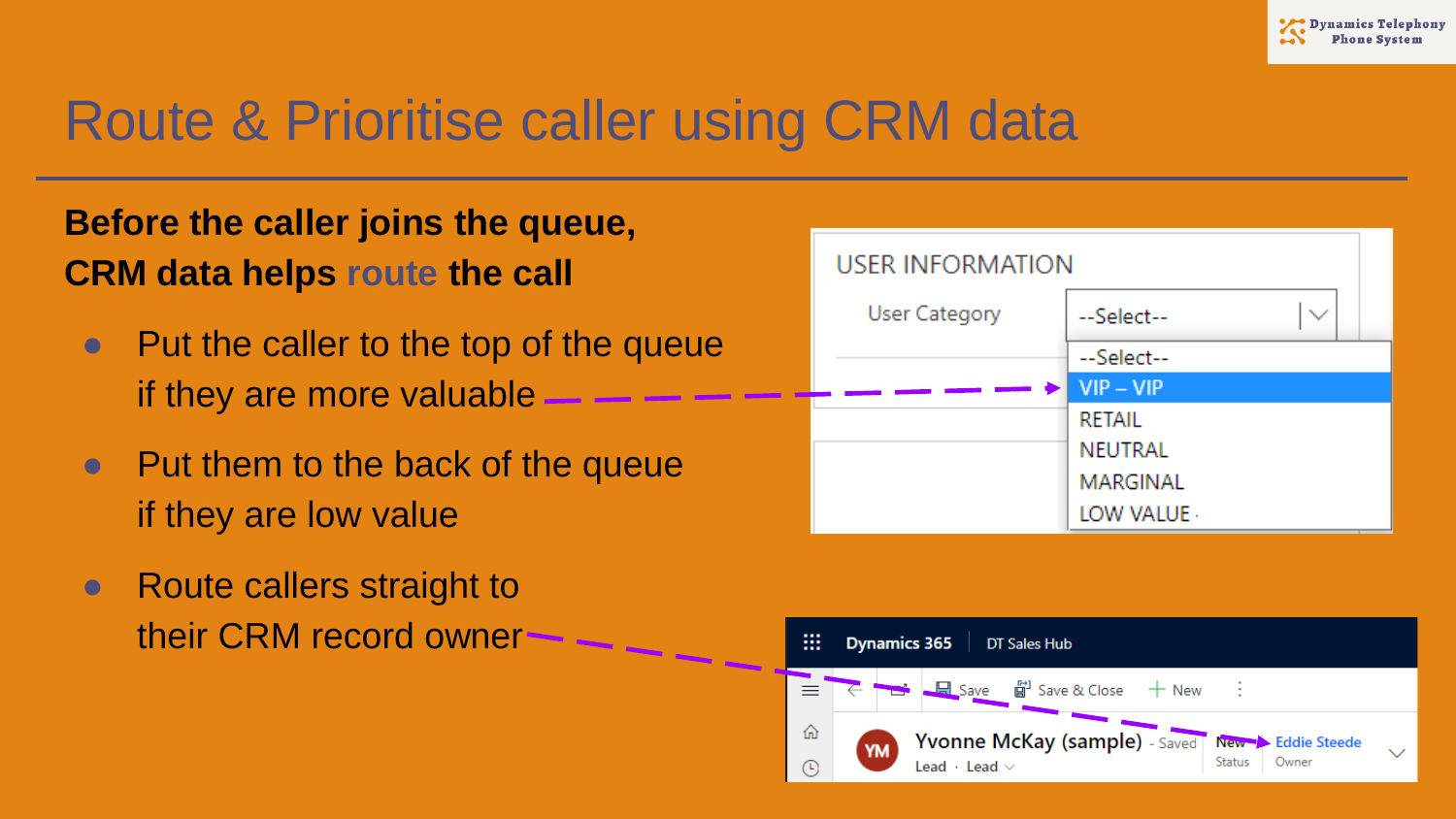# Full call history in CRM

#### **From when the caller hears first announcement to the hangup**

- Realtime view of callers in queue in CRM, With CRM data like name, company and value.
- Call transfer history in CRM
- Abandons in CRM
	- Click on them to call them back !
	- See next slide...

|   | <b>Dynamics 365</b>                                                                      |       | <b>Sales Team Member</b> |               |                      |             |
|---|------------------------------------------------------------------------------------------|-------|--------------------------|---------------|----------------------|-------------|
| ≡ | Dynamics Telephony - Recent Abandons $\vee$                                              |       |                          |               |                      |             |
| ⋒ | Call From $\vee$   Call Tag $\vee$   Attempt $\vee$   Phone Number $\vee$   Queue $\vee$ |       |                          |               |                      |             |
| Ż | <b>Wesley Perry</b>                                                                      | – VIP | 4                        | 6135551212    |                      | Sales North |
|   | Dean Howa Normal                                                                         |       |                          | 4416285551212 |                      | Sales North |
| A | new unknown Normal                                                                       |       | 2                        |               | <b>CLICK TO CALL</b> |             |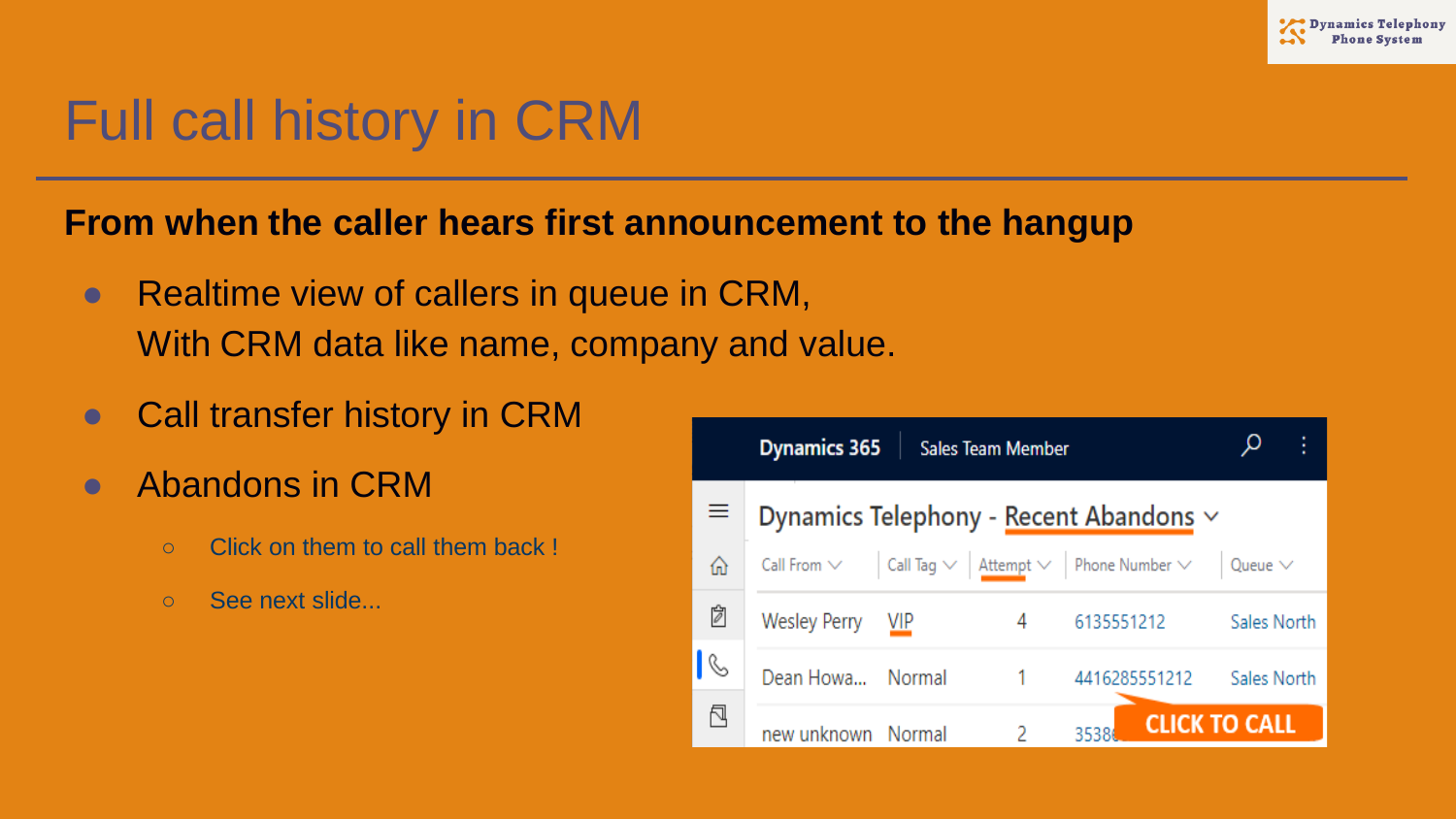### Don't abandon the abandons!

#### **PHONE SYSTEM makes inbound call-abandon management easy.**

- Abandons are lost sales, or a service black mark.
- Measure your abandon return rate
	- 5-8% are abandoning, but how many call back?
- CRM Tools to help you call back the most valuable abandons.

|                     | <b>Dynamics 365</b><br>Sales Team Member                                 |                                    |                       | Q         | Ø                                                  |                |  |
|---------------------|--------------------------------------------------------------------------|------------------------------------|-----------------------|-----------|----------------------------------------------------|----------------|--|
| $\equiv$            | $\Box$ Task<br>Show Chart<br>$\triangleright$ Email<br>$\leftarrow$      | Appointment                        | S Phone Call          |           | ■ Letter <b>A</b> Fax                              | ÷              |  |
| ⋒                   | Dynamics Telephony - Recent Abandons $\vee$                              |                                    | $\triangledown$       |           | Search this view                                   | م              |  |
| 囱                   | Due                                                                      |                                    |                       |           |                                                    |                |  |
| $\mathsf{R}$        | All                                                                      |                                    |                       |           |                                                    |                |  |
| <b>a</b><br>$\beta$ | Call Tag $\vee$<br>Attempt $\vee$<br>$\checkmark$ Call From $\checkmark$ | Phone Number $\vee$   Queue $\vee$ |                       |           | Call Outcome $\vee$ Arrival Time $\downarrow \vee$ |                |  |
| GÖ.                 | <b>VIP</b><br><b>Wesley Perry</b><br>$\overline{4}$                      | 6135551212                         | <b>Priority Leads</b> | Abandoned |                                                    | 4/22/2021 5:07 |  |
| $\Box$              | Dean Howa Normal<br>$-1$                                                 | 4416285551212                      | Sales North           | Abandoned |                                                    | 4/22/2021 5:06 |  |
|                     | $2^{\circ}$<br>new unknown Normal                                        | 353868551212                       | Sales North           | Abandoned |                                                    | 4/22/2021 5:03 |  |
|                     | <b>ABC</b><br>1 - 16 of 16 (0 selected)                                  |                                    |                       |           |                                                    |                |  |

**Order** by value, attempts and wait-time

**Click** To call them back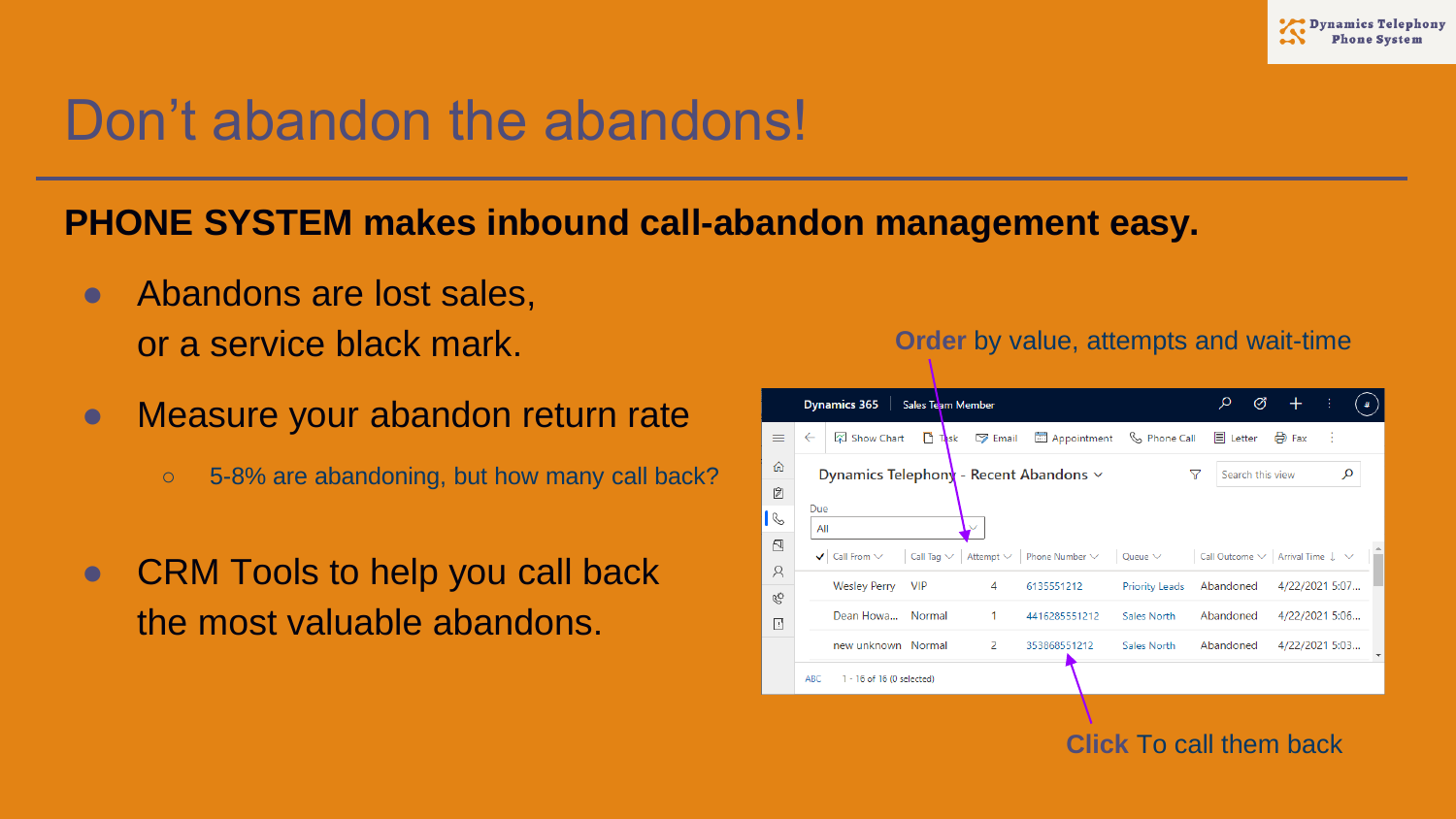# Click to dial in any browser

#### **PHONE SYSTEM makes inbound call-abandon management easy.**

- Click phone number icon beside any phone number to dial it
	- Calls your extension then bridges in your customer.
- Any browser.
	- Uses CIF (Channel Integration Framework)
	- For users not using DT Client

| Phone | ×<br>01234567890 |  |  |
|-------|------------------|--|--|
|       |                  |  |  |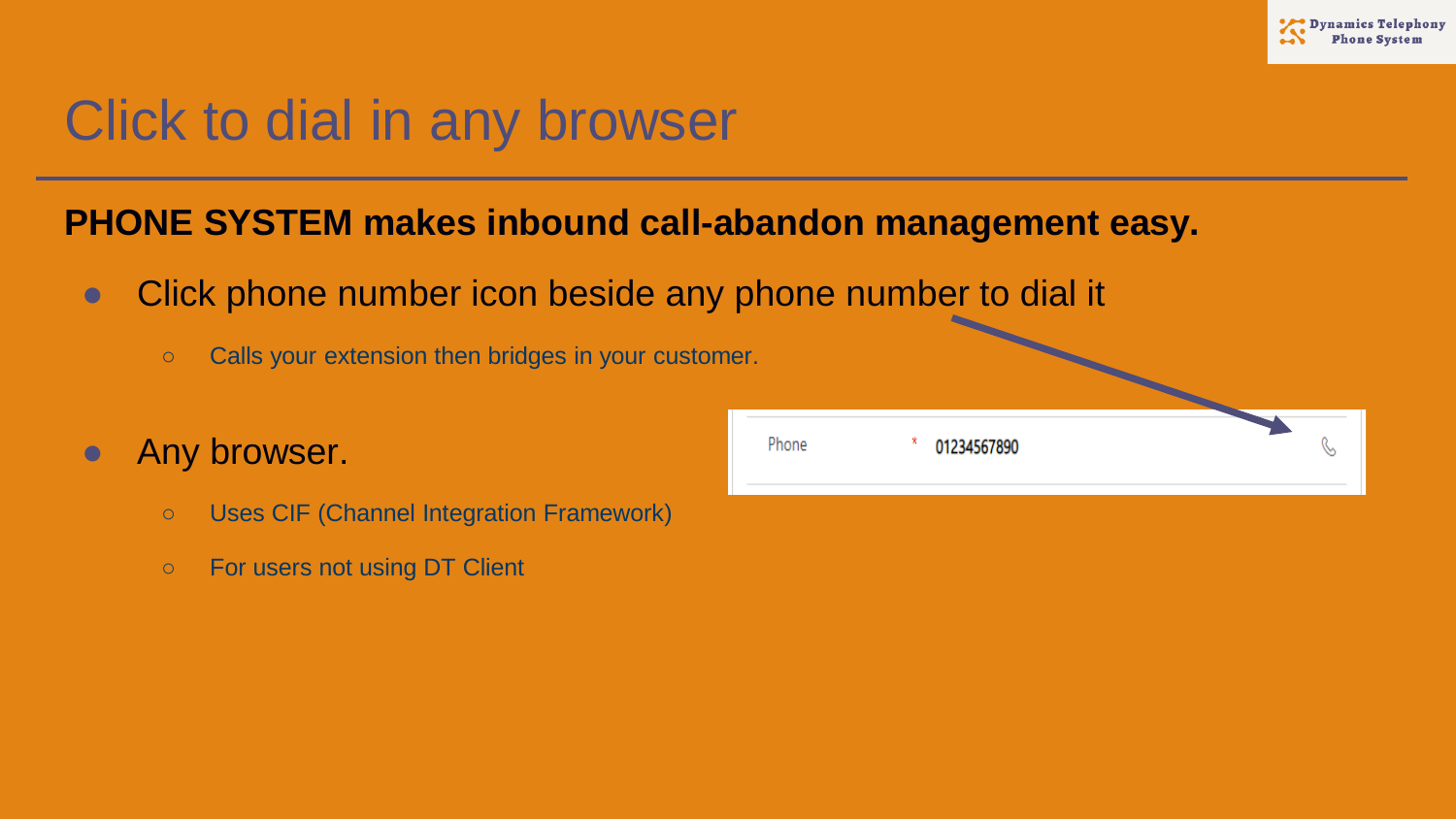### Queues membership and status

#### **PHONE SYSTEM makes queue management easy.**

- Click on the queue to join / leave
- Per queue realtime status numbers.

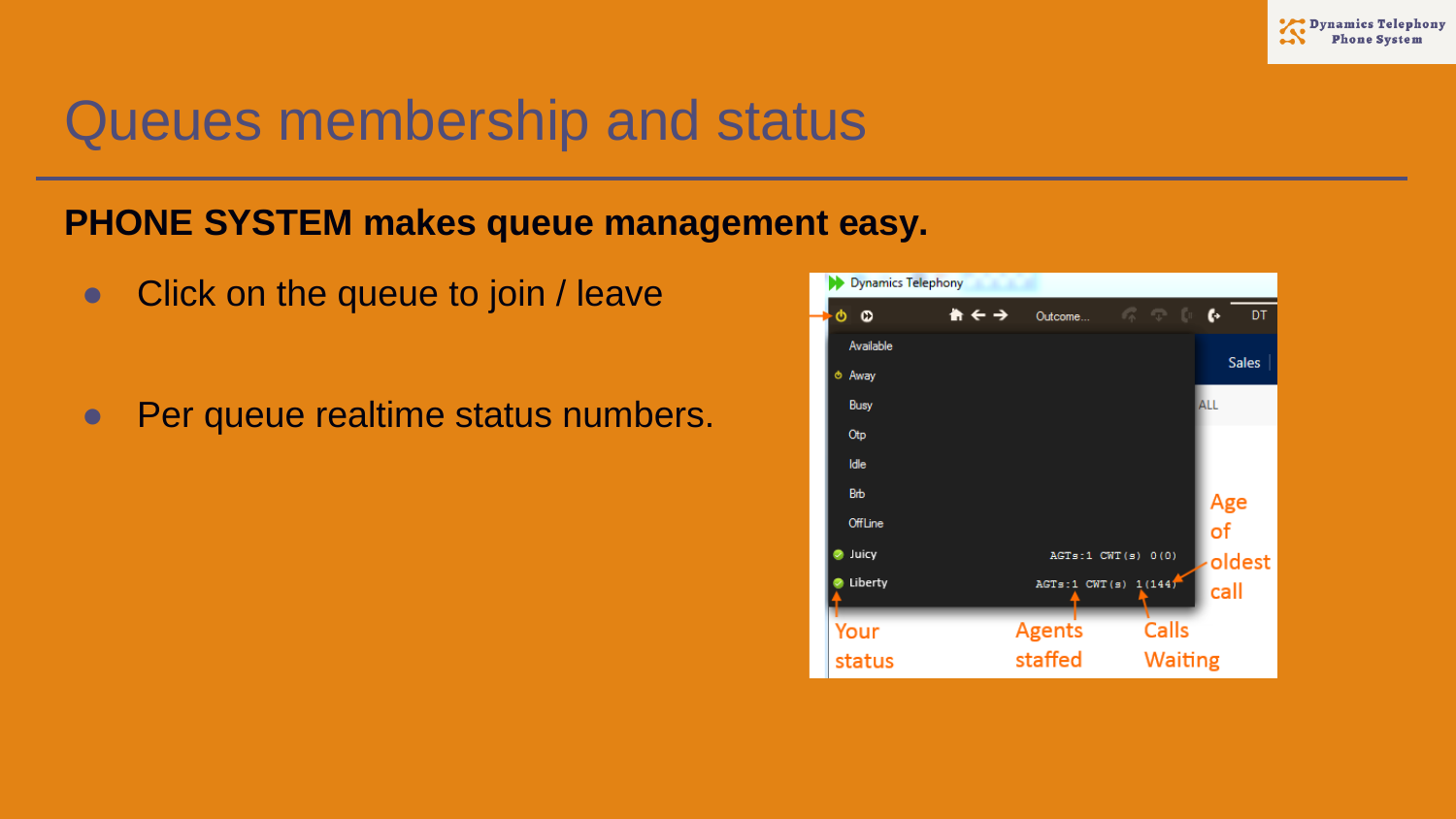# Why Dynamics Telephony

- Company is solely focused on telephony integration development for Dynamics 365
- We provide a unified seamless Dynamics 365 and telephony experience for the users
- Telephony platform and Dynamics 365 integration application from one vendor.
- 100% uptime on power and 99.999% guarantee on internet connections
- 24/7 operating/support cover in the data centre